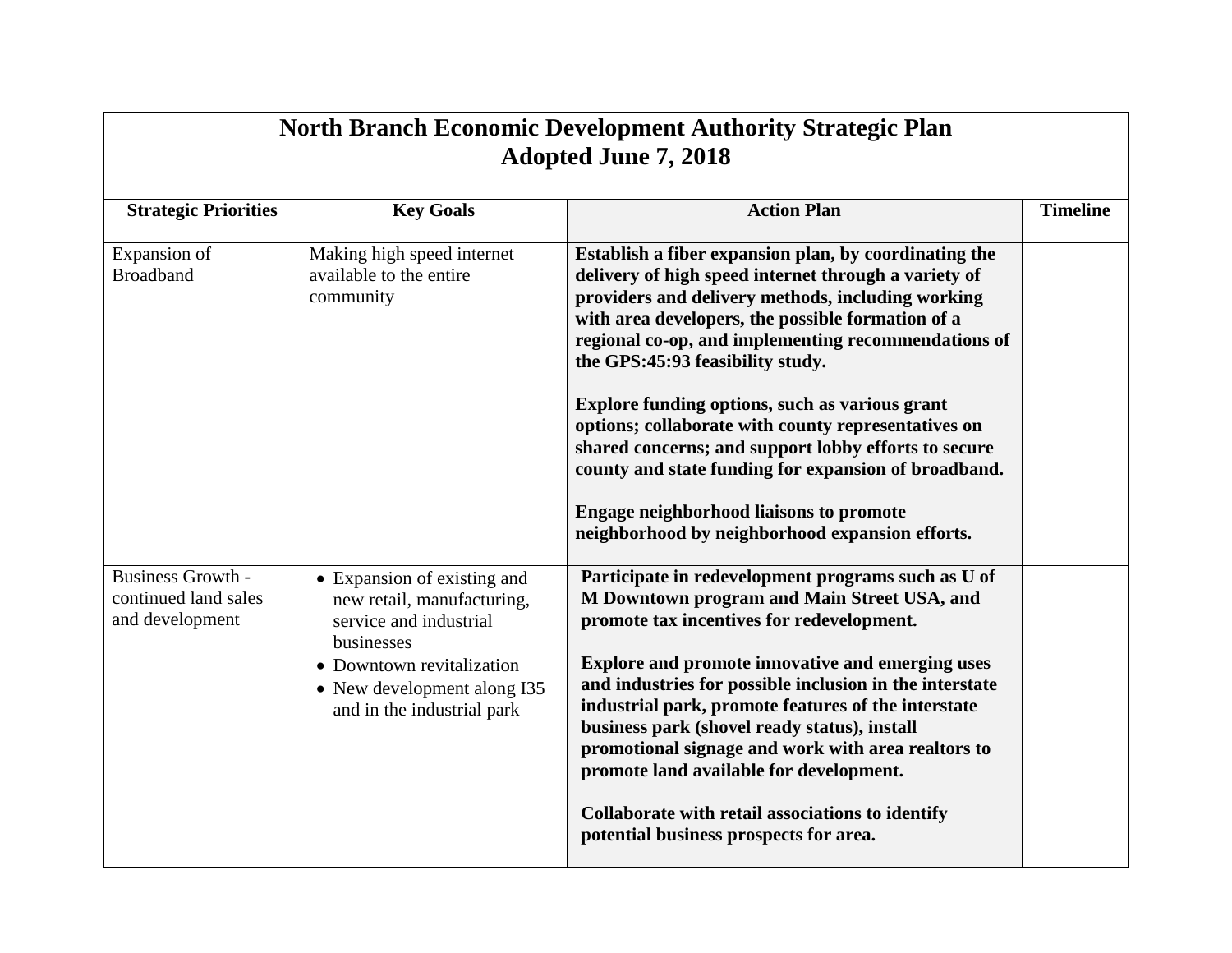|                |                                                                                                                                                                                                                | Develop a marketing plan to promote North Branch<br>as a place to visit, work and live, emphasizing the<br>opportunity zone status.                                                                                                                                                                                                                                                                                                                                                                                                              |  |
|----------------|----------------------------------------------------------------------------------------------------------------------------------------------------------------------------------------------------------------|--------------------------------------------------------------------------------------------------------------------------------------------------------------------------------------------------------------------------------------------------------------------------------------------------------------------------------------------------------------------------------------------------------------------------------------------------------------------------------------------------------------------------------------------------|--|
| Transportation | • Along TH 95<br>• New intersection/overpass on<br><b>I35</b><br>• Parking in downtown area                                                                                                                    | Develop five year plan to construct streets for traffic<br>flow moving east-west through the city, including<br>plans for the intersection of TH95/Co. 30 and a<br>possible by-pass.                                                                                                                                                                                                                                                                                                                                                             |  |
|                |                                                                                                                                                                                                                | Develop a comprehensive parking plan for the<br>downtown area.                                                                                                                                                                                                                                                                                                                                                                                                                                                                                   |  |
|                |                                                                                                                                                                                                                | Promote the availability of rail as an amenity of the<br>interstate industrial park.                                                                                                                                                                                                                                                                                                                                                                                                                                                             |  |
| Community      | • Small town atmosphere<br>• Family friendly businesses<br>and employers<br>• Facilities (new or expanded)<br>from which to offer events,<br>activities, athletics and<br>recreational opportunities           | Establish a theme/brand for North Branch, one that<br>promotes the city's family friendly culture, celebrates<br>its history and unique environmental communities,<br>and promotes other opportunities for recognition,<br>such as becoming an artist community.<br>Develop a plan to expand recreational facilities and<br>other event hosting sites, and promote these amenities<br>to convention organizers with the goal to draw new<br>visitors to the area.<br>Promote community engagement through a variety of<br>programs for all ages. |  |
| Housing        | offering a mix of styles, prices,<br>rentals and owner occupied, for<br>all stages of life, including, but<br>not limited to, workforce,<br>seniors, and new starter options,<br>to address gaps and shortages | Promote additional affordable housing options for all<br>age groups - identify financing options, funding<br>opportunities (such as USDA, Greater Minnesota<br>Housing and MHFA programs) and incentive<br>programs to for a variety of housing alternatives.                                                                                                                                                                                                                                                                                    |  |